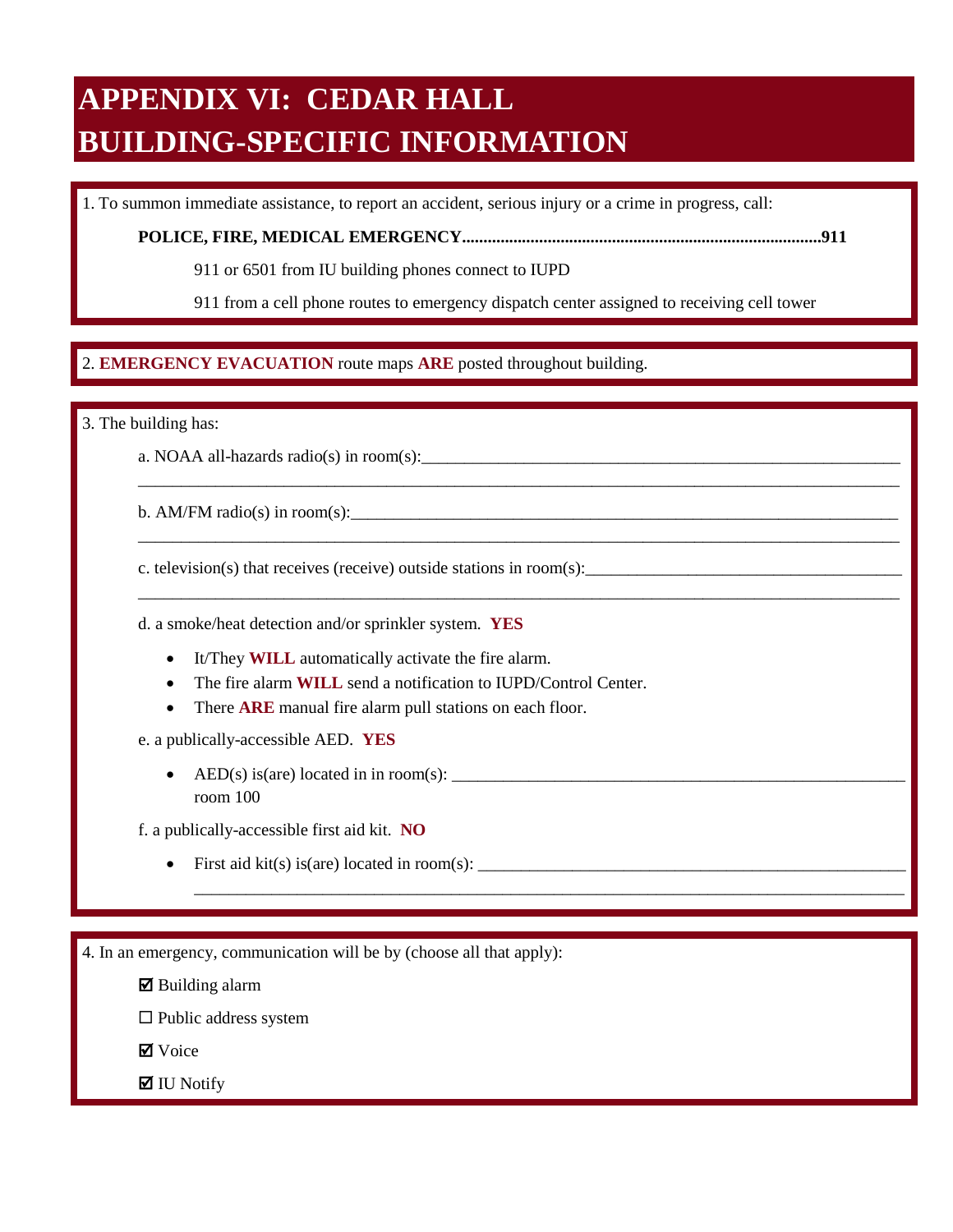## 5. **Emergency Control Committee Chairpersons** are:

| <b>NAME</b> | <b>TITLE</b>             | <b>LOCATION</b>   | <b>PHONE#</b> | <b>E-MAIL</b>      |
|-------------|--------------------------|-------------------|---------------|--------------------|
| Wayne James | Chief of Police          | <b>MS116E</b>     | 219-980-7222  | $w$ ljames@iun.edu |
| Kathryn     | University               | RH <sub>230</sub> | 219-981-4230  | kmanteuf@iun.edu   |
| Manteuffel  | Environmental            |                   |               |                    |
|             | <b>Health and Safety</b> |                   |               |                    |

## 6. **Emergency Control Committee Members** are:

| <b>NAME</b>     | <b>FLOOR</b><br><b>REPRESENTED</b> | <b>LOCATION</b> | <b>PHONE#</b> | <b>E-MAIL</b>  |
|-----------------|------------------------------------|-----------------|---------------|----------------|
| Cathy Mezzacapo |                                    | CH100K          | 219-980-6801  | cmezza@iun.edu |

7. When sheltering in place, emergency actions will be coordinated from the IUPD/control center. 7. When **sheltering in place,** emergency actions will be coordinated from the **IUPD/control center**.

 hallway, office or classroom). See EMERGENCY EVACUATION maps on the first floor. 8. In the event of a **tornado**, occupants will shelter on the first floor in an area without windows (such as a restroom, hallway, office or classroom). See EMERGENCY EVACUATION maps on the first floor. 8. In the event of a **tornado,** occupants will shelter on the first floor in an area without windows (such as a restroom,

 9. The procedure for **accounting for building occupants** during an evacuation is for supervisors to take a roll call of employees at the primary evacuation meeting area. Any employees missing or suspected of being trapped inside the building must be reported to Emergency Control Committee Members (clearly identified in yellow/lime green reflective vests).

10. During an emergency evacuation of the building, occupants should go to:

- a. The **primary evacuation meeting area,** which is on the southwest corner of Washington and 25<sup>th</sup> Avenue.
- b. During **inclement weather**, the meeting area is the Library Conference Center lobby (Please do not proceed to this location until roll call has been completed and you have been accounted for.).